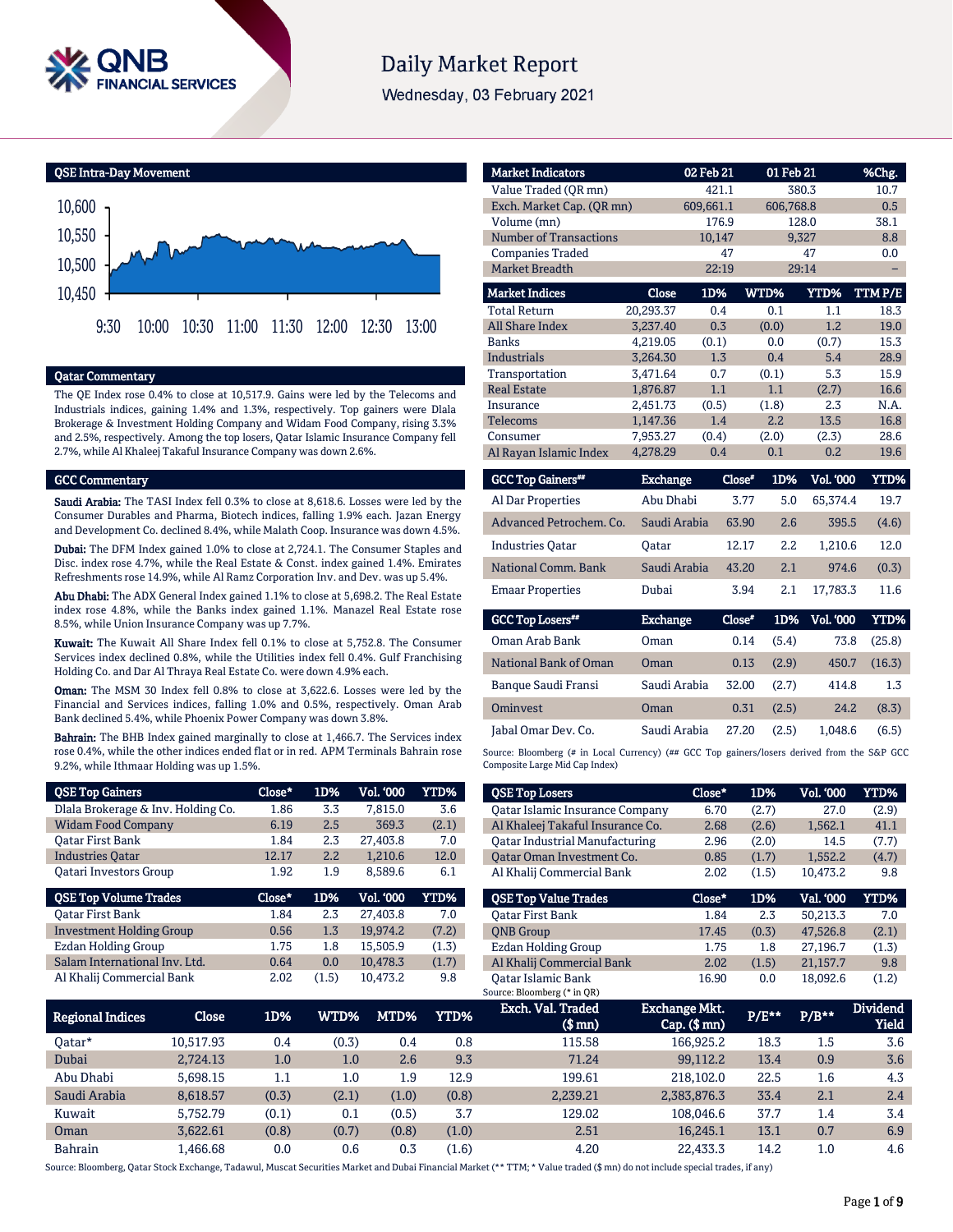# Qatar Market Commentary

- The QE Index rose 0.4% to close at 10,517.9. The Telecoms and Industrials indices led the gains. The index rose on the back of buying support from Arab and Foreign shareholders despite selling pressure from Qatari and GCC shareholders.
- Dlala Brokerage & Investment Holding Company and Widam Food Company were the top gainers, rising 3.3% and 2.5%, respectively. Among the top losers, Qatar Islamic Insurance Company fell 2.7%, while Al Khaleej Takaful Insurance Company was down 2.6%.
- Volume of shares traded on Tuesday rose by 38.1% to 176.9mn from 128.0mn on Monday. However, as compared to the 30-day moving average of 177.4mn, volume for the day was 0.3% lower. Qatar First Bank and Investment Holding Group were the most active stocks, contributing 15.5% and 11.3% to the total volume, respectively.

| <b>Overall Activity</b>        | Buy %* | Sell %* | Net (QR)        |
|--------------------------------|--------|---------|-----------------|
| Oatari Individuals             | 43.09% | 49.67%  | (27,684,027.7)  |
| <b>Oatari Institutions</b>     | 16.50% | 13.07%  | 14,439,148.7    |
| Qatari                         | 59.59% | 62.74%  | (13,244,879.0)  |
| <b>GCC</b> Individuals         | 1.41%  | 0.58%   | 3,487,412.7     |
| <b>GCC</b> Institutions        | 2.12%  | 4.65%   | (10,650,081.5)  |
| <b>GCC</b>                     | 3.52%  | 5.23%   | (7, 162, 668.8) |
| Arab Individuals               | 10.70% | 10.07%  | 2,665,373.4     |
| <b>Arab Institutions</b>       | 0.05%  |         | 210,559.8       |
| Arab                           | 10.75% | 10.07%  | 2,875,933.1     |
| <b>Foreigners Individuals</b>  | 4.57%  | 4.73%   | (688, 692.2)    |
| <b>Foreigners Institutions</b> | 21.56% | 17.24%  | 18,220,306.8    |
| <b>Foreigners</b>              | 26.13% | 21.97%  | 17,531,614.7    |

Source: Qatar Stock Exchange (\*as a % of traded value)

# Earnings Releases, Global Economic Data and Earnings Calendar

#### Earnings Releases

| Company                        | <b>Market</b> | Currency | Revenue (mn)<br>402020 | % Change<br>YoY | <b>Operating Profit</b><br>(mn) 402020 | <b>% Change</b><br>YoY   | Net Profit<br>$(mn)$ 402020 | <b>1% Change</b><br>YoY |
|--------------------------------|---------------|----------|------------------------|-----------------|----------------------------------------|--------------------------|-----------------------------|-------------------------|
| Easy Lease Motor Cycle Rental* | Abu Dhabi     | AED      | 87.7                   | 65.4%           | -                                      | $\overline{\phantom{0}}$ | 24.6                        | 75.6%                   |
| Agthia Group*                  | Abu Dhabi     | AED      | 2.061.2                | 1.1%            | $\sim$                                 | -                        | 34.5                        | $-74.8%$                |

Source: Company data, DFM, ADX, MSM, TASI, BHB. (\*Financial for FY2020)

### Global Economic Data

| <b>Date</b> | <b>Market</b> | <b>Source</b>                           | Indicator.     | Period | Actual  | <b>Consensus</b> | <b>Previous</b> |
|-------------|---------------|-----------------------------------------|----------------|--------|---------|------------------|-----------------|
| 02/02       | France        | <b>INSEE National Statistics Office</b> | <b>CPI MoM</b> | Ian P  | $0.2\%$ | 0.0%             | 0.2%            |
| 02/02       | France        | <b>INSEE National Statistics Office</b> | <b>CPI YoY</b> | Ian P  | 0.6%    | 0.3%             | 0.0%            |
|             |               |                                         |                |        |         |                  |                 |

Source: Bloomberg (s.a. = seasonally adjusted; n.s.a. = non-seasonally adjusted; w.d.a. = working day adjusted)

#### Earnings Calendar

| <b>Tickers</b> | <b>Company Name</b>                                  | Date of reporting 4Q2020 results | No. of days remaining | <b>Status</b> |
|----------------|------------------------------------------------------|----------------------------------|-----------------------|---------------|
| <b>UDCD</b>    | <b>United Development Company</b>                    | 3-Feb-21                         |                       | Due           |
| QAMC           | <b>Qatar Aluminum Manufacturing Company</b>          | $4$ -Feb-21                      |                       | Due           |
| <b>OGTS</b>    | <b>Qatar Gas Transport Company Limited (Nakilat)</b> | 7-Feb-21                         | 4                     | Due           |
| <b>BRES</b>    | Barwa Real Estate Company                            | 8-Feb-21                         | 5                     | <b>Due</b>    |
| <b>OCFS</b>    | Oatar Cinema & Film Distribution Company             | 8-Feb-21                         | 5                     | Due           |
| IQCD           | <b>Industries Qatar</b>                              | 8-Feb-21                         | 5                     | Due           |
| <b>DHBK</b>    | Doha Bank                                            | 8-Feb-21                         | 5                     | Due           |
| <b>OATI</b>    | <b>Qatar Insurance Company</b>                       | 14-Feb-21                        | 11                    | Due           |
| <b>OEWS</b>    | Qatar Electricity & Water Company                    | 14-Feb-21                        | 11                    | Due           |
| <b>ORDS</b>    | Ooredoo                                              | 14-Feb-21                        | 11                    | Due           |
| <b>OIMD</b>    | <b>Qatar Industrial Manufacturing Company</b>        | 14-Feb-21                        | 11                    | Due           |
| <b>GISS</b>    | <b>Gulf International Services</b>                   | 18-Feb-21                        | 15                    | Due           |
| <b>DOHI</b>    | Doha Insurance Group                                 | 22-Feb-21                        | 19                    | Due           |
| <b>MPHC</b>    | Mesaieed Petrochemical Holding Company               | 23-Feb-21                        | 20                    | Due           |
| <b>MERS</b>    | Al Meera Consumer Goods Company                      | 23-Feb-21                        | 20                    | Due           |

Source: QSE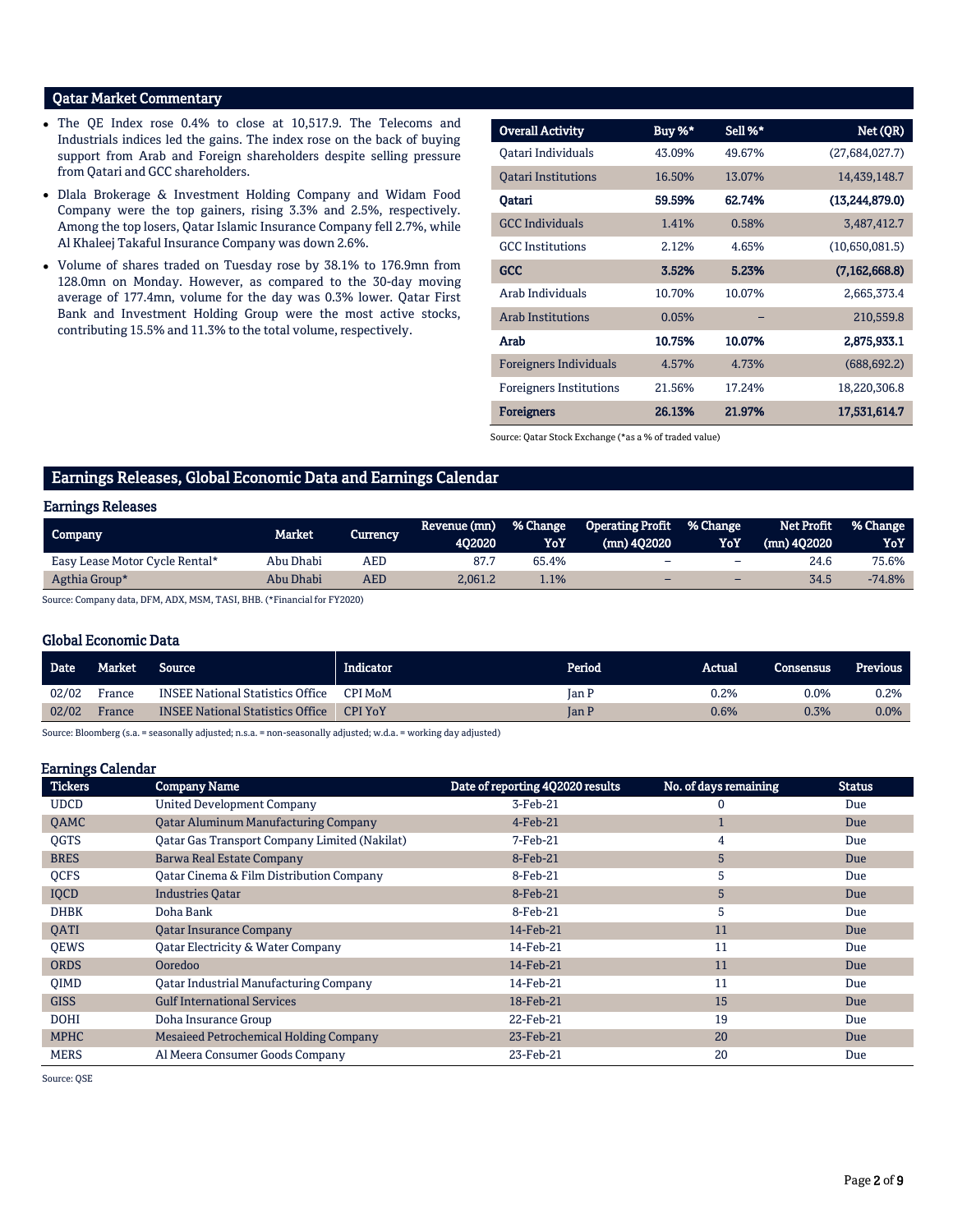# News

### Qatar

 VFQS' bottom line rises 65.6% YoY and 27.9% QoQ in 4Q2020, above our estimate – Vodafone Qatar's (VFQS) net profit rose 65.6% YoY (+27.9% QoQ) to QR58.4mn in 4Q2020, above our estimate of QR49.1mn (variation of +19.0%). The company's Revenue came in at QR588.1mn in 4Q2020, which represents an increase of 2.9% YoY (+9.0% QoQ). In FY2020, VFQS stated that the total revenue for the year increased by 3.5% to reach QR2.2bn due to higher demand for the company's fixed broadband services and continued growth in post-paid; mobile customer base stood at 1.7mn in 2020. Vodafone Qatar posted its "highest-ever" net profit of QR185mn in 2020, up 29% on the previous year mainly driven by EBITDA growth, despite the impact of COVID-19. EPS amounted to QR0.044 in FY2020 as compared to QR 0.034 in FY2019. VFQS said the total revenue for the year increased by 3.5% to reach QR2.2bn due to higher demand for the company's fixed broadband services (GigaHome) and continued growth in post-paid. Service revenue grew by 3.7% to QR2bn and the mobile customer base stood at 1.7mn. EBITDA stood at QR808mn, reflecting strong growth of QR99mn or 14% compared to last year, positively impacted by the higher service revenue and the continued cost optimisation programme. Consequently, EBITDA Margin improved by 3.4 percentage points to reach 36.7%, the "highest" in the company's history. Based on Vodafone Qatar's commitment to enhance shareholder value and the strong financial performance, the Board of Directors have recommended the distribution of a cash dividend of 5% of the nominal share value, i.e. QR 0.05 per share, which will be presented at the Company's next Annual General Assembly for approval. Rashid Fahad Al-Naimi, Vodafone Qatar's Managing Director noted, "Vodafone Qatar finished 2020 with 12 consecutive quarters of higher year-on-year revenue, despite global telecommunications industry headwinds that continue to erode overall market value. Strengthening and growing our core business and implementing strategic plans that are dynamic in meeting with the sweeping changes in the ICT sector, while driving operational efficiencies is enabling us to deliver consistent strong results. With this, we are confident in our ability to continue to deliver profitable and responsible growth to our shareholders." (QNB FS Research, QSE, Gulf-Times.com)

- ABQK announced investor calls for inaugural Additional Tier 1 Bond – Ahli Bank (ABQK) has mandated several international banks to organize a series of fixed income investor calls which may start as early as February 2, 2021. A \$300mn fixed rate resettable RegS Registered Additional Tier 1 Perpetual Non-Call 5 year unrated bond may follow, subject to market conditions. ICMA/ FCA Stabilization applies. Manufacturer target market (MIFID II and UK MiFIR product governance) is eligible counterparties and professional clients only (all distribution channels). No EEA or UK PRIIPs key information document (KID) has been prepared as not available to retail in the European Economic Area or the UK. (QSE)
- WDAM imports a third shipment of livestock during the month of January 2021 – Widam Food Company (WDAM), the main importer of meat to the State of Qatar, announces receiving a

shipment of Sudanese 1600 heads of livestock. This shipment is the third one and the largest imported shipment received during the month of January 2021 by the company. The company received two earlier shipments from Australia and Sudan which makes the total amount of livestock imported by the company 70 thousand heads to meet the local markets requirement. WDAM has signed contracts to import more than 90 000 heads of sheep, and cattle for the local market during the month of March 2021 both as livestock and chilled meat for the month of Ramadan. It is worth mentioning that the company has lately imported regularly throughout the year to meet the needs and requirement of consumers a number of shipments of sheep, and Romanian cattle and other livestock of Arabic sheep and meat from Australia, South Africa, Argentina, India, and Pakistan. (QSE)

- GISS opens nominations for its board membership 2021 Gulf International Services (GISS) announced the opening of nominees for the board memberships, years from 2021 to 2024. Applications will be accepted starting from February 03, 2021 till 02:30 pm of February 14, 2021. (QSE)
- BRES to hold its investors relation conference call on February 11 – Barwa Real Estate Company (BRES) announced that the conference call with the Investors to discuss the financial results for the Annual 2020 will be held on February 11, 2021 at 01:30 pm, Doha Time. (QSE)
- QLMI to launch family healthcare insurance in 2Q2021 QLM Life & Medical Insurance Company (QLMI) will launch its family healthcare insurance product, which will be a first of its kind in Qatar, in the second quarter of 2021. Being groomed to be the most popular healthcare family insurance program for Qatari citizens and expatriate residents, QLMI's new insurance product will feature four plans providing comprehensive coverage for medical services in Qatar and beyond. QLMI's CEO, Fahad Al Suwaidi said, "QLMI's vision is to continuously improve its customer's experience by offering a range of distinctive products & services. This new family healthcare product reflects our commitment to our vision, which is designed after a thorough study of the current market statistics and customer needs while considering the factors that differentiates private medical sector in the State of Qatar from advanced healthcare services. QLM's family healthcare insurance product will be inclusive of all segments of the society, from the families of Qatari nationals to families of expats with valid Qatar ID working in various sectors and classes of our community, to become the most comprehensive product in the insurance sector. It will further support the company's strategy to diversify its product lines and to meet the needs of customers and the insurance sector of a unique product that includes full or partial coverage of medical expenses for an individual," he added. (Peninsula Qatar)
- QCB issues T-bills worth QR600mn Qatar Central Bank (QCB) on Tuesday issued treasury bills for three, six and nine months, with a value of QR600mn. According to a statement posted on QCB website, the treasury bills are distributed in three categories like QR300mn for three months at an interest rate of 0.12%, QR200mn for six months at an interest rate of 0.15% and QR100mn for nine months at an interest rate of 0.18%. The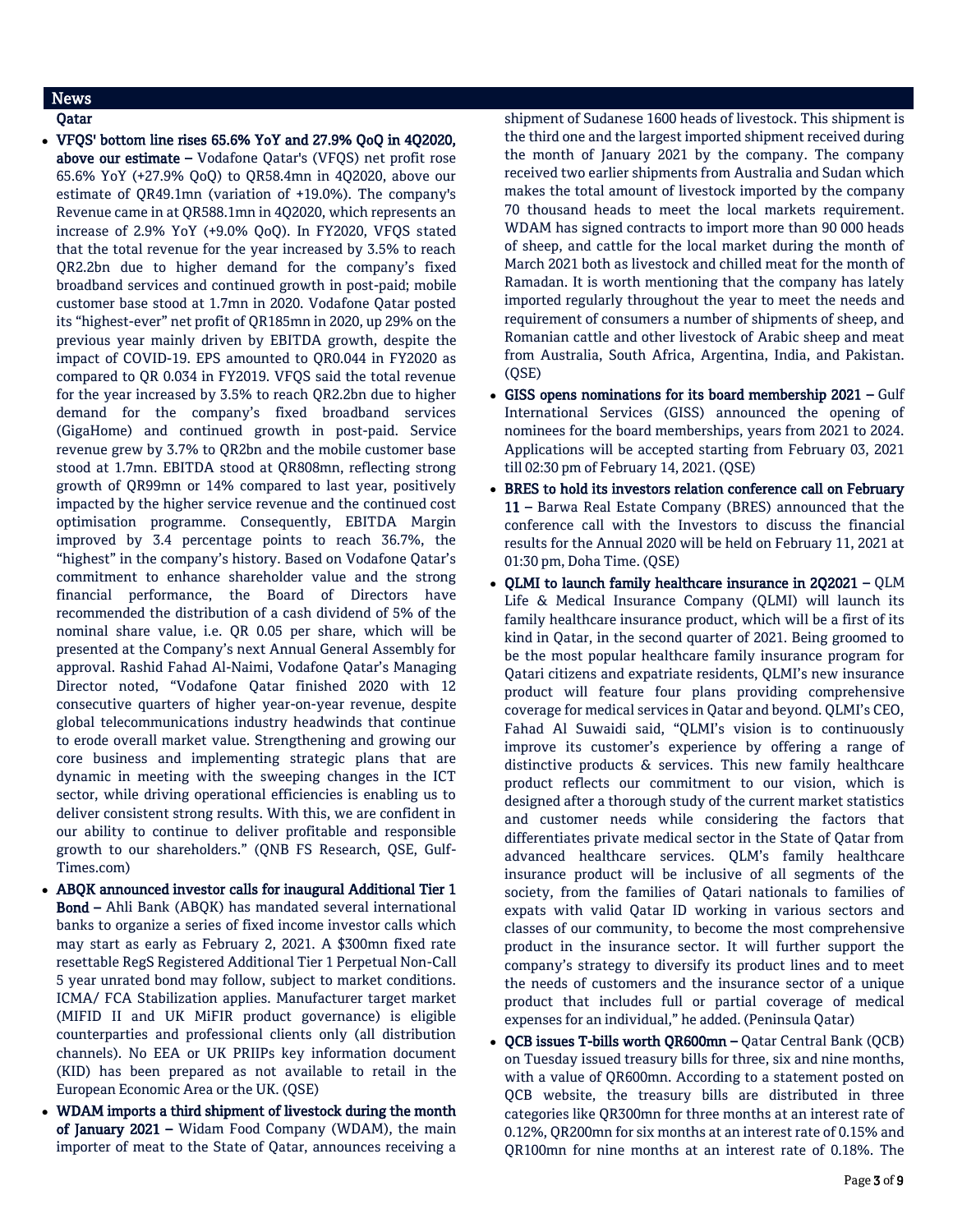issuance of the treasury bills is part of QCB's monetary policy initiatives and its efforts to strengthen the financial system in Qatar as well as to activate the tools available for the open market operations, as one of the monetary policy tools, and as an implementation of the coordination mechanism between fiscal and monetary policies. The issuance is part of a series of issues executed by QCB on behalf of the government of the state of Qatar and in accordance with the schedule prepared by both QCB and the Ministry of Finance. Treasury bills are issued through auction for banks operating in Qatar. (Qatar Tribune)

- Transshipment volumes at Qatari ports grew by 89% YoY in January – Qatar's port sector began 2021 on a stronger note with prospects appearing brighter for the country to be a regional maritime hub as transshipment volumes grew by a robust 89% YoY this January, according to figures of Mwani Qatar. The general cargo movement and handling of building materials through Qatar's Hamad, Doha and Al Ruwais ports more than tripled year-on-year in January 2021, indicating the buoyant non-oil sector and seemingly corroborating the projections of a positive overall economic momentum for the whole of this year. The lifting of the COVID-19-related restrictions augured well for the country's maritime sector as Qatar's merchandise trade has been showing resilience; indicating Doha's maritime sector holds promising potential for the logistics and other support services segments as well as for the special zones within the periphery. Mwani Qatar reported transshipment volumes of 54,321 TEUs (twenty-foot equivalent units) in January this year. The government's plan is to transform Qatar into a vibrant regional trading hub in the region, given its geographical proximity with the continents and attractive regulatory, legal environment as well as robust infrastructure. In 2019 Mwani Qatar and Swiss-based Mediterranean Shipping Company (MSC) had entered into a pact that will see Hamad Port become a regional hub for the Swiss company's trans-shipment business. Hamad Port will handle some 100,000 TEUs per year for MSC from 2020, with capacity growing to 1mn TEUs, which will be one-third of the second container terminal's (CT2) overall capacity. Hamad Port's strategic geographical location offers opportunities to create cargo movement towards the upper Gulf, supporting countries such as Kuwait and Iraq, and south towards Oman. The general cargo handled through the three ports stood at 188,274 tons in January 2021, which according to Mwani Qatar's estimates, show a 230% surge on a yearly basis. It, however, declined 18.43% month-on-month in the review period. The container handling through the three ports stood at 137,509 TEUs (twenty-foot equivalent units), which grew 18.71% YoY in January 2021. On a monthly basis, the container handling was down 7.54%. The Hamad Port, which is the largest eco-friendly project in the region and internationally recognized as one of the largest green ports in the world, alone saw 135,873 TEUs of containers handled in January 2020. Qatar's share in the overall Middle East trade is expected to significantly increase with the robust technological infrastructure supporting the Hamad Port's CT2. The number of ships calling on Qatar's three ports stood at 272 in January 2021, which was 6.21% and 4.9% lower on both yearly and monthly basis respectively. (Gulf-Times.com)
- Ezdan: Building deals generate QR302.5mn in weekly realty sale – The property sale market activity within the week has seen building sale deals worth QR302.5mn or 57.1% of total sales value, while vacant land lots generated nearly QR227.3mn or 42.9% of the sales value, according to the latest Ezdan Real Estate (Ezdan) report. The data from the Real Estate Bulletin released by the Real Estate Registration Department from January 24-28, 2021 showed that the number of property sales reached 154 deals worth QR529.9mn covering the municipalities of Umm Salal, Al Khor, Al Dhakhira, Doha, Al Rayyan, Al Shamal, Al Daayen, Al Shehaniyah, and Al Wakrah. Doha led the weekly sale activity in terms of the highest deal value with the sale of a residential building in Old Al Ghanem spanning over an area of 1,721square meters. The deal was concluded at an aggregate sum of QR47.9mn at QR2,587 per square feet. (Gulf-Times.com, Qatar Tribune)
- Pre-sales of Qatar 2022 hospitality program set a world record MATCH Hospitality (MATCH), the worldwide exclusive rights holder of the FIFA Hospitality Program, yesterday announced that pre-sales for the FIFA World Cup Qatar 2022 hospitality program had reached a record \$90mn. "Our pre-sales performance for the FIFA World Cup Qatar 2022 has been record-breaking. We have already surpassed what we achieved in the first month of sales for the 2014 FIFA World Cup Brazil, which to date has been our most commercially successful hospitality operation," MATCH's Executive Chairman, Jaime Byrom told Gulf Times. Byrom noted that the amount sets another FIFA World Cup record, far exceeding sales targets secured by MATCH for the equivalent sales agent tender processes it conducted in connection with the tournaments in Brazil (2014) and Russia (2018). MATCH conducted the pre-sale purchase, which was offered to FIFA's commercial affiliates and select groups. It is the only company appointed by FIFA to exclusively promote and sell official ticket-inclusive commercial hospitality packages for 2022 tournament, which can be purchased from February 1 at FIFA.com/hospitality. According to Byrom, MATCH concluded its worldwide sales agent tender process, appointing 27 agents across 39 territories who collectively committed financially to sales targets exceeding \$260mn. (Gulf-Times.com)

## International

### US Democrats take first step to go it alone on Biden's COVID-19

aid – Democrats in the US Congress took the first steps toward advancing President Joe Biden's proposed \$1.9tn coronavirus aid plan without Republican support. The Senate voted along party lines, with Democrats edging out Republicans 50-49, to open debate on a fiscal 2021 budget resolution with coronavirus aid spending instructions. Using this strategy unlocks a legislative tool needed for Democrats to enact Biden's package in the face of Republican opposition. Republicans used the ploy when they controlled Congress in 2017 to pass a sweeping tax reform bill without Democratic support. Republicans have pushed back on the Democratic president's price tag, which follows \$4tn in COVID-19 aid last year. Later on Tuesday, the House followed the Senate to begin debate on the budget resolution, voting 216-210, with no Republicans joining in support. (Reuters)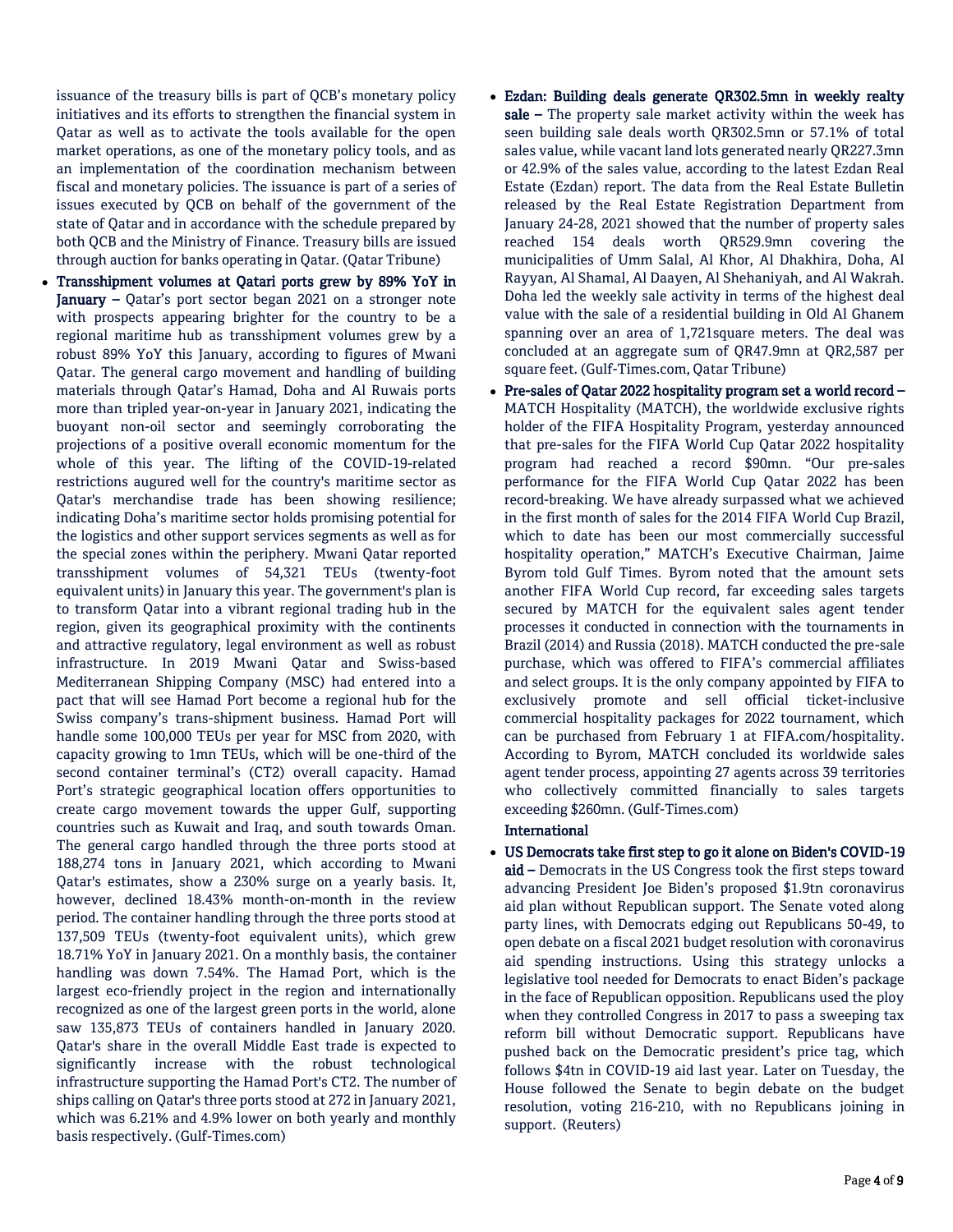- Biden moves to reverse Trump immigration policies, too slowly for some – US President Joe Biden on Tuesday ordered a review of asylum processing at the US-Mexico border and the immigration system as he seeks to undo some of former President Donald Trump's hardline policies. Biden also created a task force to reunite migrant families who were separated at the border by Trump's 2018 'zero tolerance' strategy. The executive orders called for a dizzying array of reviews and reports that could trigger policy changes in the weeks and months ahead, but provide limited immediate relief to immigrants barred by Trump-era rules. Immigration advocates have urged the new Democratic administration to quickly undo Trump's policies but Biden aides say they need time to unravel the many layers of immigration restrictions and to put in place more migrant-friendly systems. The cautious strategy reflects the tightrope Biden is walking to reverse hardline Trump policies while simultaneously trying to prevent a surge in illegal immigration. Biden opponents could also derail or slow down his agenda with lawsuits if his administration moves too quickly and fails to follow proper procedures. In a sign of the wary approach, Biden's executive orders on Tuesday did not repeal an order known as 'Title 42,' which was issued under Trump to stop the spread of the coronavirus and allows US authorities to expel almost all people caught crossing the border illegally. (Reuters)
- UK house prices fall for first time since June before tax break ends – British house prices fell in January for the first time in seven months, before the scheduled March 31 end of a tax cut for buyers, mortgage lender Nationwide said on Tuesday, adding that the market could weaken sharply in the months ahead. House prices fell by a monthly 0.3%, slowing the pace of their annual increase to 6.4% from 7.3% in December, which was their biggest jump in six years. Economists polled by Reuters had expected a monthly increase of 0.3% and a 6.9% rise in annual terms. Demand for housing surged after Britain's first coronavirus lockdown last year, helped in part by the temporary exemption of property purchase taxes as well as people seeking bigger homes in response to the lockdown restrictions. On Monday, data from the Bank of England showed British mortgage approvals remained close to a 13-year high in December. British media have reported that finance minister Rishi Sunak might extend the tax break and support for the labor market as he seeks to help the economy through the COVID-19 pandemic. (Reuters)
- Japan's service sector slump deepens as COVID-19 emergency hits businesses – Japan's services sector shrank at the fastest pace in five months in January, as a heavy blow to demand from a resurgence in coronavirus infections and a state of emergency in parts of the country greatly hurt new business orders. The gloomy readings come after Prime Minister Yoshihide Suga extended a state of emergency in Tokyo and nine other areas until March 7 on Tuesday as policymakers sought to end the COVID-19 crisis and take pressure of the nation's medical system. The final au Jibun Bank Japan Services Purchasing Managers' Index (PMI) dropped to a seasonally adjusted 46.1 from the prior month's 47.7, marking the lowest reading since August. The headline index, which compared to a preliminary 45.7 reading, remained firmly in contraction territory - below the 50 neutral level - as new and outstanding business shrank

at a faster pace. "Latest PMI data signaled a quicker decline in both business activity and new orders, with the latter contracting at the fastest pace since May," said Usamah Bhatti, economist at IHS Markit, which compiles the survey. "Panel members highlighted that a rise in COVID-19 infections and the subsequent implementation of a state of emergency dampened output and demand further." New export business shrank at an increased rate, while prices firms charged remained in contraction. That offset their positive outlook about the 12 months ahead. (Reuters)

- Architect of BOJ's 'bazooka' stimulus calls for fiscal firepower to beat deflation – With interest rates already ultra-low, Japan must switch to bolder fiscal spending to pull itself out of economic stagnation, said Kikuo Iwata, the central bank's former deputy governor and architect of its "bazooka" monetary stimulus. As a vocal advocate of aggressive monetary easing, Iwata provided the academic backbone of Bank of Japan Governor Haruhiko Kuroda's massive asset-buying scheme deployed in 2013 that aimed to accelerate inflation to 2% in roughly two years. Iwata, who left the BOJ in 2018, now believes monetary policy should take a backseat as slashing long-term interest rates from already low levels would cripple regional lenders and risks destabilizing Japan's banking system. "It would be difficult for the BOJ to cut rates further due to concern over the impact on Japan's financial system," said Iwata, who joined the BOJ board with Kuroda back in 2013. "There is not much the BOJ can do beyond containing any spike in interest rates. Fiscal policy should take the front seat," he told Reuters in an interview on Tuesday. (Reuters)
- Deputy Governor Wakatabe: BOJ will not dial back stimulus, seeks more nimble policy – The Bank of Japan's policy review in March won't lead to a withdrawal of monetary stimulus, Deputy Governor Masazumi Wakatabe said, stressing its readiness to sustain or ramp up support if the COVID-19 pandemic hurts the economy further. Speaking to business leaders in an online meeting, Wakatabe said the review will discuss measures to ensure the BOJ can deal with any future shocks to the economy "effectively" and in a timely fashion. The key would be to strike the right balance between the costs and benefits of the BOJ's massive stimulus, so it becomes more sustainable and "nimble" in responding to changes in economic developments, Wakatabe said. As the coronavirus pandemic forces it to maintain a massive stimulus program for a prolonged period, the BOJ plans to announce next month ways to make its tools more sustainable. Sources have told Reuters the BOJ could allow long-term interest rates to move more widely around its 0% target and tweak its asset-buying program so it can purchase risky assets more flexibly. Wakatabe said the review will not lead to an overhaul of the BOJ's yield curve control (YCC) policy or its 2% inflation target. Rather, it will scrutinize the tools, such as its asset purchases, to make them more sustainable, he added. (Reuters)
- Caixin PMI: China's services sector grows at slowest pace in nine months – China's services sector activity grew at its slowest pace in nine months in January, a private sector survey showed on Wednesday, as a flare-up in coronavirus outbreaks weighed on businesses in the world's second-largest economy. The Caixin/Markit services Purchasing Managers' Index (PMI)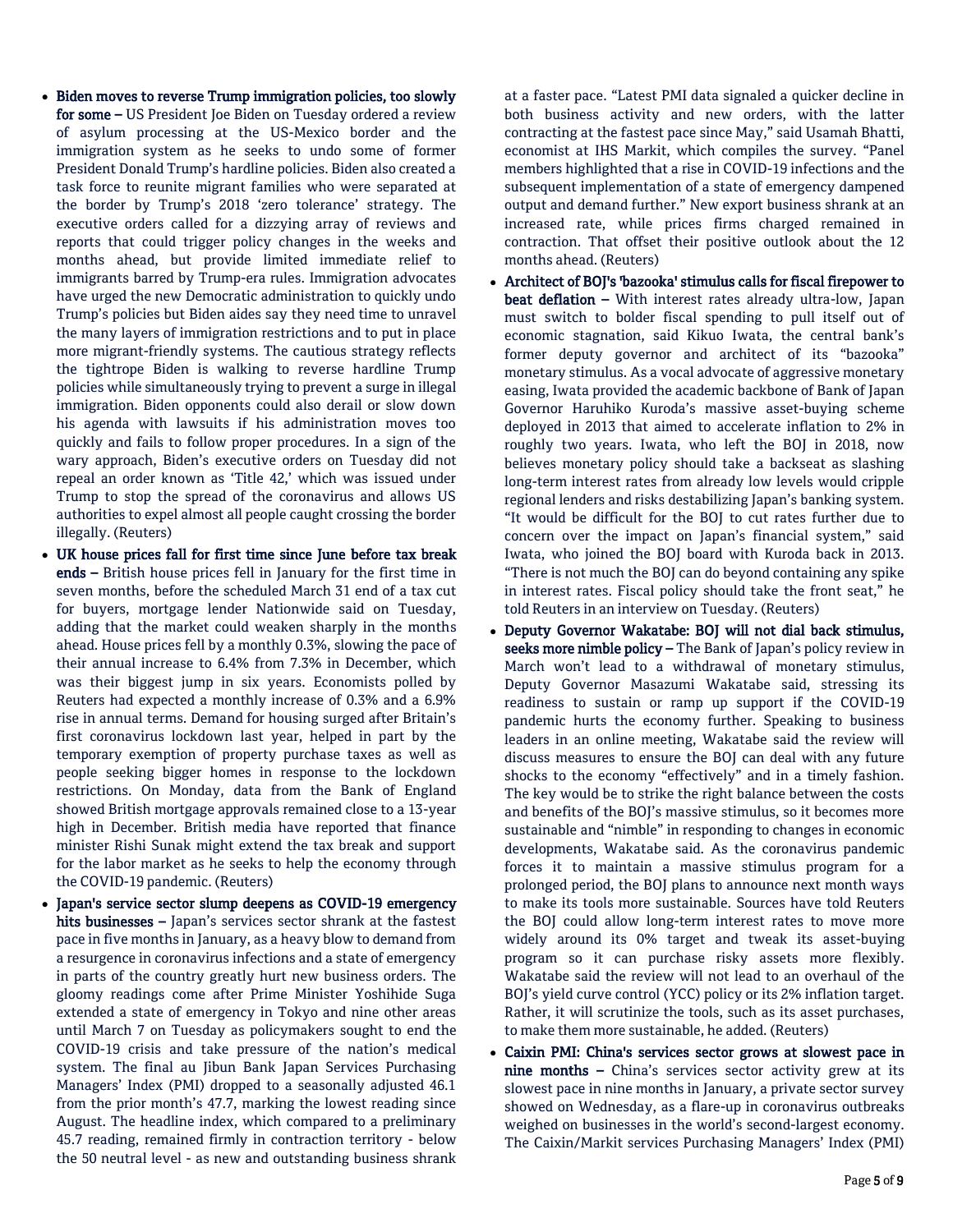dropped sharply to 52.0, the lowest since April, from 56.3 in December, while remaining above the 50-mark that separates growth from contraction on a monthly basis. A sub-index for employment stood at 50.7, its lowest since July last year, and down from 52.0 the previous month, the survey showed. Growth in new export business, which only returned to expansion in November, slowed from the month before. The loss of momentum was largely in line with the findings in an official survey released on Sunday. The Caixin survey also showed a further acceleration in input prices, but the rise in prices charged by service firms slowed. The services sector, which had been slower to recover initially from the COVID-19 pandemic than the industrial sector, is more vulnerable to social distancing restrictions as authorities race to tackle new scattered cases. (Reuters)

# Regional

- S&P: Most Gulf economies to remain smaller next year than in 2019 – The economies of most of the six-member GCC are expected to remain smaller next year than they were in 2019, resulting in persistent pressure on businesses in the region, S&P said on Tuesday. Companies, including infrastructure firms, are set to focus on recuperating 2020's losses and largely halt new investments in 2021, the ratings agency said. "Absent a substantial recovery in revenue generation, they are likely to focus on cost optimization, proactively managing their liquidity, and pressuring their cash flows, while new investments will continue to take a back seat in most sectors," S&P said. "After suffering a major contraction in 2020, we expect aggregate real GDP growth of just 2.5% in the GCC economies between 2021 and 2023." The GCC comprises Saudi Arabia, the UAE, Qatar, Kuwait, Oman and Bahrain. Nearly two-fifths of the non-financial companies and infrastructure firms rated by S&P in the GCC region carry a negative outlook. When excluding government-related entities - 17 of the 32 rated entities - that rises to nearly three-quarters, reflecting governments' strong role in the region's economies. Real estate and oil field services represented around half of S&P's negative rating actions in 2020. (Reuters)
- GDP in GCC states to recover modestly; corporates will be under pressure – After a very challenging 2020 amid the COVID-19 pandemic and oil price shock, GCC economies are expected to grow moderately this year, according to a report by S&P. However, corporate sectors will continue to feel pressure, particularly the companies operating in tourism, aviation, real estate, and non-food retail. Revenue generation for the larger oil, gas, and commodities sectors, including oil field services will remain under pressure relative to 2019, S&P said. "Given the negative operating outlook, we expect most corporates to maintain conservative strategies. Absent a substantial recovery in revenue generation, they are likely to focus on cost optimization, proactively managing their liquidity, and preserving their cash flows, while new investments will continue to take a back seat in most sectors," S&P Credit Analyst, Timucin Engin said. The global ratings agency expects economic pressures to continue and recovery to be slow and gradual. "After suffering a major contraction in 2020, S&P expects aggregate real GDP growth of just 2.5% in the GCC economies between 2021 and 2023. S&P expects Brent oil prices

to average \$50 in 2021 and 2022 and \$55 in 2023 and thereafter," Engin said. (Zawya)

- OPEC core's crude exports slip even as output curbs are eased Oil shipments from OPEC's Persian Gulf producers slipped last month, even as output restrictions were eased and production volumes increased. Combined shipments of crude and condensate -- a light form of oil extracted from gas fields -- from Saudi Arabia, Iraq, the UAE and Kuwait were almost 430,000 bpd lower in January than in December. The UAE was the only one of the group to boost shipments last month, vessel-tracking data monitored by Bloomberg showed. The four Persian Gulf nations shipped a total of 13.59mn bpd of crude and condensate last month. With 29mn barrels, equivalent to about 940,000 bpd, on ships yet to signal a final destination, the volumes delivered to individual countries could rise significantly. The biggest drop came from Saudi Arabia, where shipments fell by 688,000 bpd, or 10%, to their lowest level since August. It reversed the previous month's increase and was the biggest month-on-month decline since June, when the Kingdom implemented a unilateral output cut of 1mn bpd. Kuwait cut exports by 9% in January, the data showed. The drop may be related to the commissioning of the country's new Al Zour refinery, which took its first crude delivery in December. (Bloomberg)
- Saudi wealth fund to raise more than \$10bn with loan Saudi Arabia's sovereign wealth fund may raise \$10bn or more through a revolving loan, exceeding what it initially targeted, sources said, as the Public Investment Fund (PIF) seeks extra liquidity to fund its plans. The fund, which is the engine of Crown Prince Mohammed bin Salman's economic transformation plans for Saudi Arabia and manages a portfolio worth \$400bn, has boosted its firepower by tapping several funding sources in recent years. PIF, which declined to comment, is raising the new facility for general corporate use, the sources told Reuters. It has been in talks with banks since late last year about a loan facility, its third such debt raising since 2018, which it initially targeted at \$7bn. One of the sources said the fund could raise between \$13bn and \$15bn with the one-year revolving loan, which the sources said can be renewed four times by the lenders. That would take its total fundraising through bank debt so far to more than \$30bn, after loans of \$11bn and \$10bn raised in recent years. A revolving loan is one that can be drawn, repaid and drawn again during the agreed lending period. The one-year tenor, renewable for four years, helps PIF secure low interest rates, but the risk for banks is that they may end up pricing a four-year deal like a one-year facility, as not renewing it could dent their relationship with the Saudi borrower, one of the sources said. (Reuters)
- Consumer spending in Saudi Arabia fell 4% in 2020 Consumer spending in Saudi Arabia, as measured by point-of-sales transactions and cash withdrawals, declined by 4% in 2020 compared to the previous year, marking the first annual decline since 2017. In a new report, Jadwa Investment said that while POS transactions rose by 24% YoY in 2020, cash withdrawals the larger component of total consumption—declined by 15% YoY, leading to the overall drop. Meanwhile, in the industrial sector, the monthly volume of licensed investments in new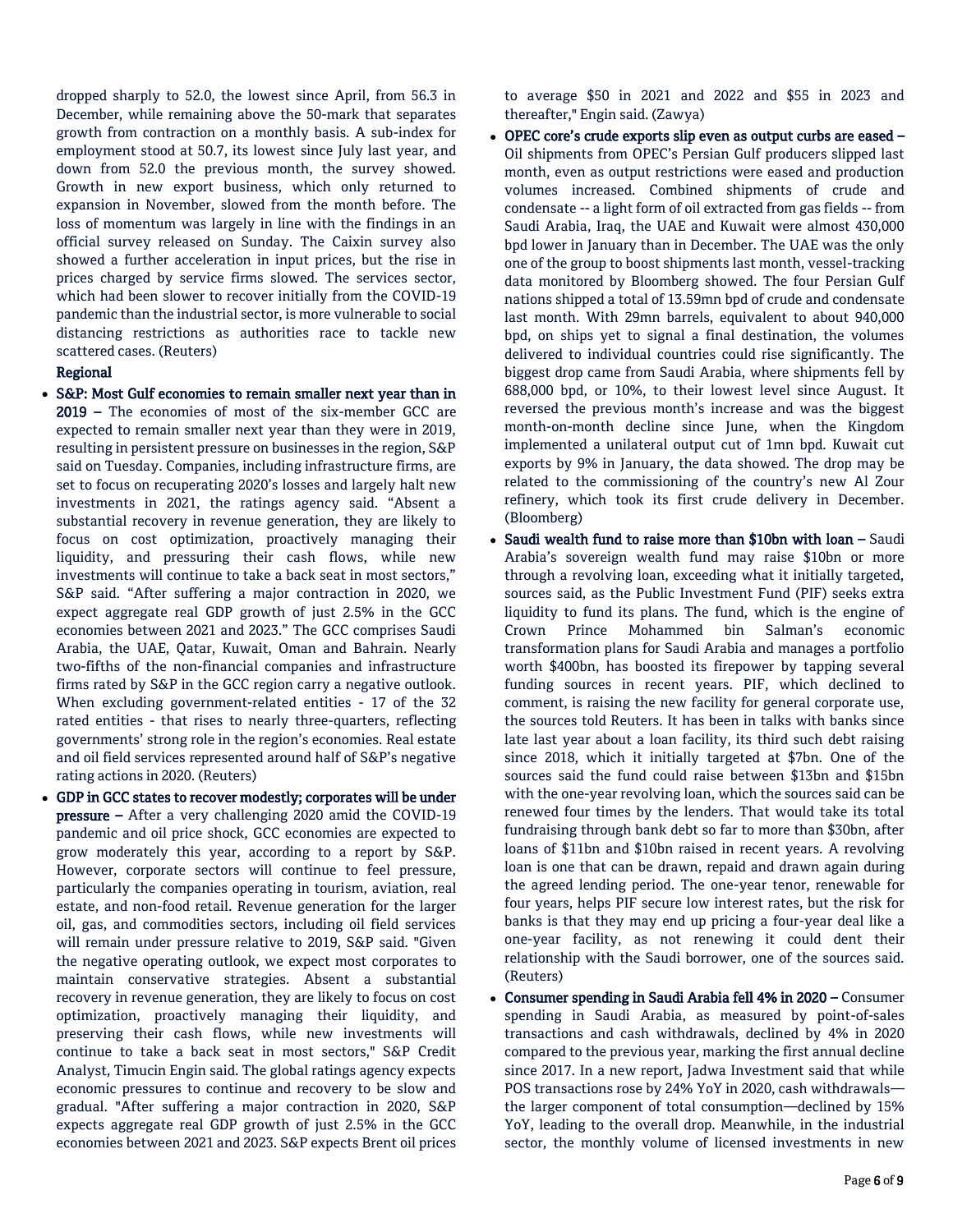factories stood at SR2.15bn in December, ending the year with a total of SR23.5bn of newly licensed investments, the report said citing data from the Ministry of Industry and Mineral Resources. Moreover, the sector added 1,300 new Saudi and 1,204 expatriate workers. Cement sales and production also continued to rise in December, by 10.4% and 9%, respectively. Cement sales and production averaged 23% and 22% higher in 2020 respectively (vs. 2019's average of 4% and 6% rise). "We see 2020's significant rise mainly correlated with continued progress on PIF mega-projects around the Kingdom," Jadwa said in the report. (Zawya)

- Biden to keep tariffs on aluminum imports from UAE, reversing Trump – US President, Joe Biden will maintain a tariff of 10% on aluminum imports from the UAE, reversing Donald Trump's move to end the levies on his last day as President, the White House said on Monday. The Republican President had announced on January 20 that he would exempt the UAE from the tariff on most aluminum imports, saying the two countries had reached a quota agreement that would restrict them. The exemption was due to take effect on Wednesday. Trump granted the exemption shortly after designating the UAE a "major security partner" and signing a deal to sell it 50 Lockheed Martin Corp F-35 fighter jets. Last week, the Biden administration said it would temporarily pause that deal, and some others, to review them. The White House decision late on Monday said the aluminum tariff would be more effective in protecting domestic producers than the "untested quota" announced by Trump. (Reuters)
- Dubai to start vaccinations with Oxford-AstraZeneca COVID-19 shot – Dubai will start vaccinating people with the Oxford-AstraZeneca COVID-19 vaccine, the state media office said on Tuesday as the United Arab Emirates battles its biggest outbreak since the pandemic begun. The first shipment has arrived from India, the state media office said in a tweet. It did not provide details on how many doses were received or when inoculations would start. India's Foreign Minister, Subrahmanyam Jaishankar tweeted: "Made in India vaccines reach Dubai. A special friend, a special relationship." Dubai is already inoculating residents, free of charge, with the Pfizer-BioNTech and China National Pharmaceutical Group (Sinopharm) vaccines. (Reuters)
- Abu Dhabi pension fund to acquire 31% stake in ADNOC property vehicle for \$900mn – Abu Dhabi National Oil Company (ADNOC) said Tuesday that Abu Dhabi Pension Fund would acquire 31% of the energy company's real estate vehicle. Under the agreement, ADPF will acquire 31% of Abu Dhabi Energy Real Estate Company (ADREC), which was created to hold ADNOC's 51% stake in Abu Dhabi Property Leasing Holding Co, for \$900mn, the energy company said. The partnership with the pension fund follows the announcement by ADNOC in September last year that it had entered into a long-term strategic investment pact with Apollo Global Management Inc. and its subsidiaries, one of the world's largest alternative investment managers, and a group of institutional investors, for an underlying real estate portfolio valued at \$5.5bn. ADPLHC was created to leverage rental income streams from select ADNOC real estate assets under a 24-year master lease agreement. ADPLHC holds long-term leasehold interests

underpinned by a sizeable, diversified portfolio of ADNOC real estate assets located across Abu Dhabi. (Zawya)

- First Abu Dhabi Bank markets sterling-denominated bonds First Abu Dhabi Bank (FAB) launched on Tuesday \$546.56mn in bonds due in December 2025 at 98 basis points over UK gilts, a document showed. Barclays, First Abu Dhabi Bank (FAB), HSBC and TD Securities arranged the deal, another document also from one of the banks arranging the deal showed. FAB had given initial price guidance of around 115 basis points over UK gilts due in September 2025 and received around 850mn Pounds in orders for the debt sale, the documents showed. (Zawya)
- RAKBANK's net profit falls 53.9% YoY to AED505.4mn in FY2020 – The National Bank of Ras Al-Khaimah (RAKBANK) recorded net profit of AED505.4mn in FY2020, registering decrease of 53.9% YoY. Net interest income fell 9.9% YoY to AED2,525.6mn in FY2020. Operating profit before provisions for impairment fell 10.0% YoY to AED2,168.7mn in FY2020. Total assets stood at AED52.8bn at the end of December 31, 2020 as compared to AED57.1bn at the end of December 31, 2019. Gross loans and advances stood at AED32.2bn (-11.2% YoY), while deposits from customers stood at AED36.9bn (+0.3% YoY) at the end of December 31, 2020. (ADX)
- Fitch revises Kuwait's outlook to Negative; affirms at 'AA' Fitch Ratings has revised the outlook on Kuwait's Long-Term Foreign-Currency Issuer Default Rating (IDR) to Negative from Stable and affirmed the IDR at 'AA'. The revision of the outlook reflects near-term liquidity risk associated with the imminent depletion of liquid assets in the General Reserve Fund (GRF) in the absence of parliamentary authorization for the government to borrow. This risk is rooted in political and institutional gridlock that also explains the lack of meaningful reforms to tackle double-digit fiscal deficits and the expected weakening of Kuwait's fiscal and external balance sheets, although these will remain among the strongest of Fitch-rated sovereigns. Without passage of a law permitting new debt issuance, the GRF could run out of liquidity in the coming months without further measures to replenish it. Depletion of GRF liquidity would sharply limit the government's ability to make good on its spending obligations and could result in significant economic disruption. Fitch's base case is that government will replenish the GRF to avoid depletion even without any new legislation by parliament, and that debt service (about KD400mn or 1% of GDP in 2021) would in any case continue in a timely manner. Nevertheless, a degree of uncertainty remains. The authorities have shown commitment to avoiding a liquidity crisis and have flexibility to take extraordinary measures, but the timing of a sustainable funding solution remains unclear. In August, parliament passed legislation removing the automatic requirement to transfer 10% of revenue from the GRF into the much larger Future Generations Fund (FGF). This allowed for the reversal of the transfer for the fiscal year ending March 2019 (FY18) and followed the purchase of liquid assets from the GRF by the FGF. The GRF still has a broad range of illiquid assets that could also be transferred to the FGF, including the Kuwait Petroleum Corporation (KPC). The GRF could also borrow from the FGF, as it did during the Iraqi invasion in 1990-1991, although this is not an option that the government is considering at this stage. Under Kuwait's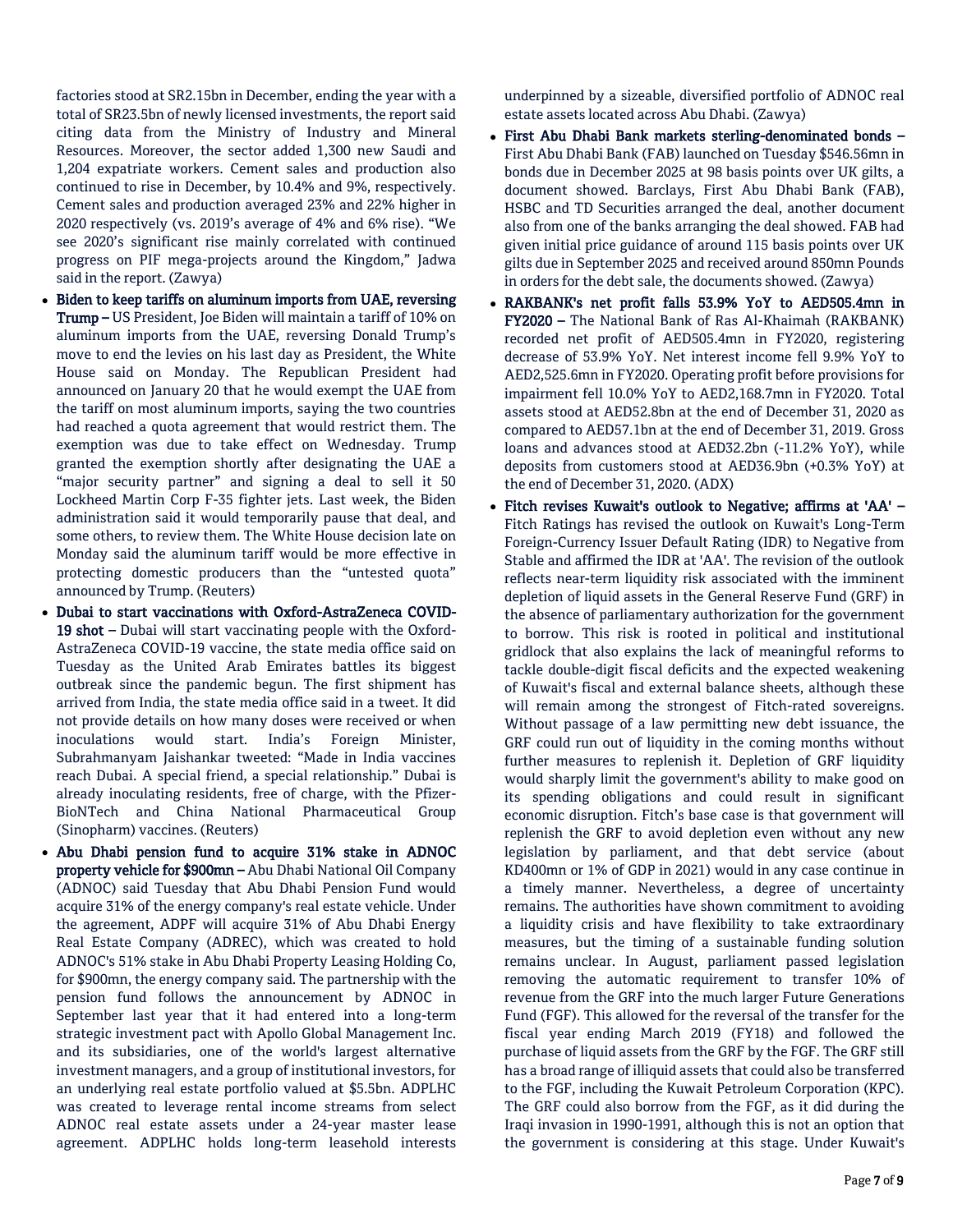constitution, the Amir could issue decrees with the force of law, although this option would be politically contentious, in our view. Passage of the debt law, deficit reduction and fiscal reform continue to be beset by entrenched political divisions and fiscal rigidities, with over 70% of government spending consisting of salaries and subsidies and about 80% of Kuwaiti nationals employed in the public sector. With political parties banned, members of parliament (MPs) tend to be elected on narrow, populist platforms and frequently conflict with an appointed government. This trend is likely to continue after gains by the opposition in the December 2020 elections. In January 2021, the government resigned after opposition MPs moved to "grill" the Prime Minister, although the Amir swiftly re -appointed him. The Prime Minister, a senior royal family member, was appointed after the last government resignation in November 2019. Another no -confidence motion in October 2020 was forestalled by the passing of the late Amir. (Bloomberg)

- Kuwait sells KD240mn 91-day bills; bid-cover at 11.68x -Kuwait sold KD240mn of 91 -day bills due on May 4, 2021. Investors offered to buy 11.68 times the amount of securities sold. The bills have a yield of 1.125% and settled on February 2, 2021. (Bloomberg)
- Moody's affirms PTTEP's Baa1 ratings following 20% stake purchase in Oman's Block 61 – Moody's Investors Service has affirmed PTT Exploration and Production Public Co. Ltd.'s (PTTEP) Baa1 issuer rating and (P)Baa1 senior unsecured MTN Program rating. At the same time, Moody's also affirmed (1) the Baa1 rating on the backed senior unsecured notes issued by PTTEP Canada International Finance Limited (PTTEP CIF); (2) the (P)Baa1 backed senior unsecured MTN Program rating established by PTTEP Treasury Center Company Limited (PTTEP TC); and (3) the Baa1 rating on the backed senior unsecured notes issued by PTTEP TC. The senior unsecured notes issued by PTTEP CIF and PTTEP TC are fully and unconditionally guaranteed by PTTEP. Both PTTEP CIF and PTTEP TC are wholly owned subsidiaries of PTTEP. The rating outlook remains stable. "The rating affirmation reflects our expectation that PTTEP's credit metrics will remain appropriate for its rating and its liquidity will remain excellent despite its \$2.45bn all cash acquisition of a 20% participating interest in Block 61, a producing onshore gas block in Oman (Ba3 negative)," a Moody's Analyst, Hui Ting Sim said. "While the acquisition will significantly reduce PTTEP's cash reserves that provides a buffer against oil price volatility, this will be partly offset by an improvement in scale of production and reserves," adds Sim, who is also Moody's Lead Analyst for PTTEP. (Bloomberg)